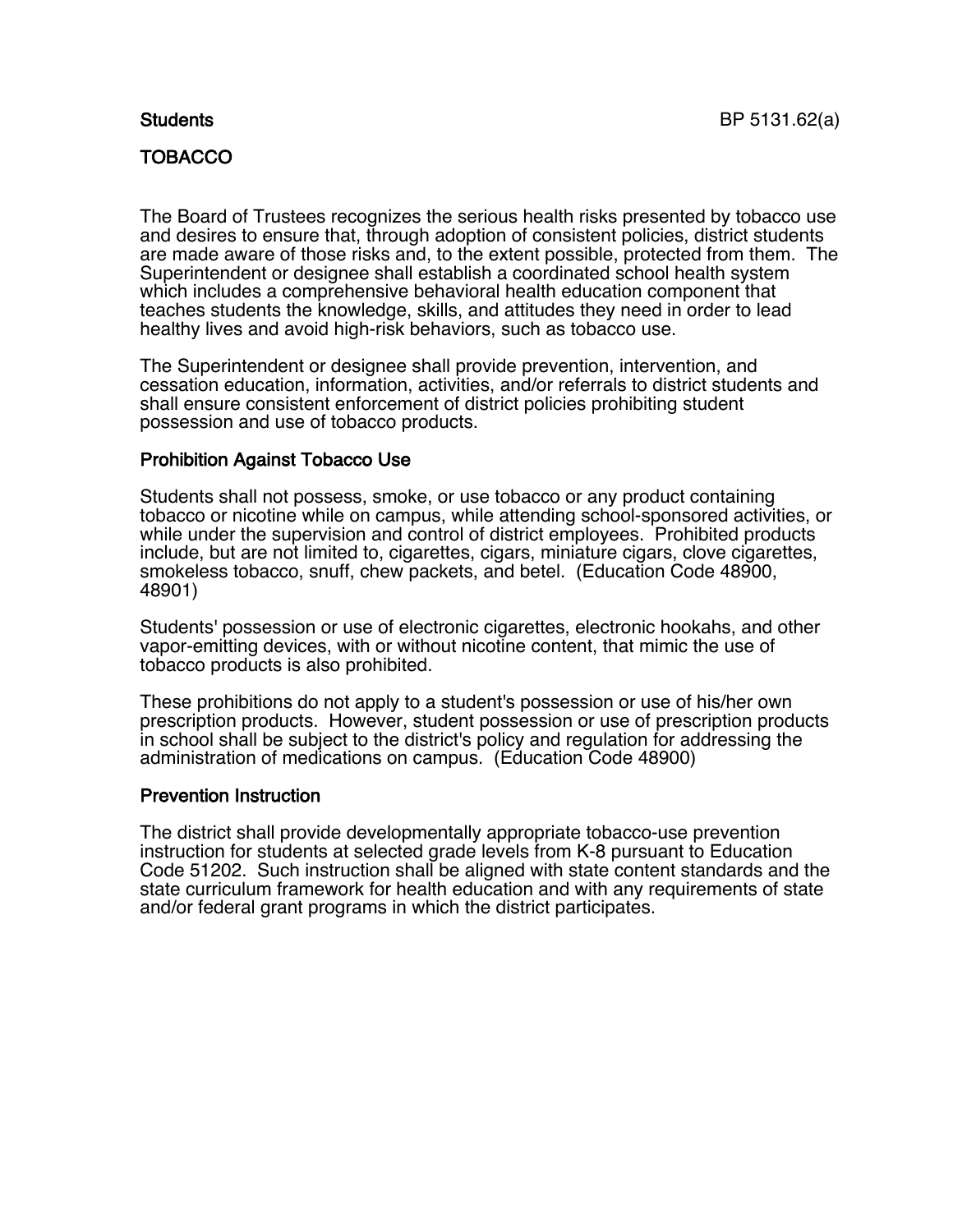# TOBACCO (continued)

## Program Planning

The district's tobacco-use prevention and intervention program shall be based on an assessment of tobacco-use problems in district schools and the community, an examination of existing services and activities in the community, and a determination of high-risk student populations that are most in need of district services.

The Superintendent or designee also shall coordinate the district's tobacco-use prevention and intervention program with other district efforts to reduce students' use of illegal substances and to promote student wellness.

The Superintendent or designee shall select tobacco-use prevention programs based on the model program designs identified by the California Department of Education (CDE) and may adapt the model to meet district needs. (Health and Safety Code 104420)

The Superintendent or designee shall not accept for distribution any materials or advertisements that promote the use or sale of tobacco products. He/she also shall not accept tobacco-use prevention or intervention funds or materials from the tobacco industry or from any entity which is known to have received funding from the tobacco industry.

## Program Evaluation

To evaluate the effectiveness of the district's program and ensure accountability, the Superintendent or designee shall biennially administer the California Healthy Kids Survey or other appropriate student survey at selected grade levels in order to assess student attitudes toward tobacco and student use of tobacco. He/she also shall annually report to the Board, and to the CDE if required, the data specified in Health and Safety Code 104450.

The results of program evaluations shall be used to refine program goals and objectives and make changes as needed to strengthen program implementation.

Legal Reference: (see next page)